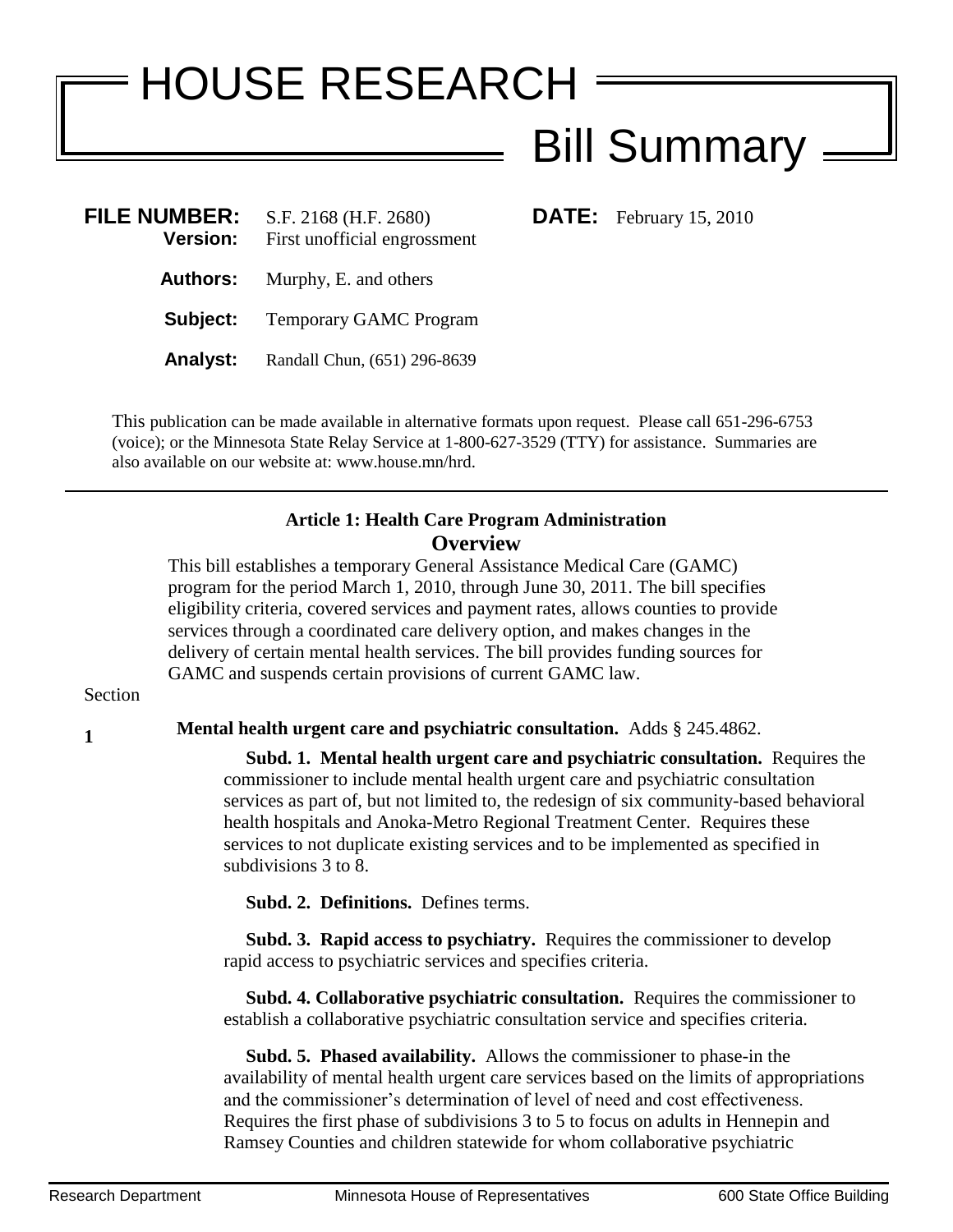consultations and prior authorization are required under § 256B.0625, subdivision 13j.

 **Subd. 6. Limited appropriations.** Requires the commissioner to maximize the use of available health coverage for the services provided under this section and specifies that the commissioner's responsibility to provide services for persons without health care coverage must not exceed the appropriation.

 **Subd. 7. Flexible implementation.** Requires the commissioner to select the structure and funding method that is the most cost-effective for each county or group of counties. Directs the commissioner, where feasible, to make grants under this section a part of the integrated mental health initiative grants.

- **2 Operating payment rates.** Amends § 256.969, subd. 2b. Extends by three months, until July 1, 2011, the time period during which hospital operating payment rates are not rebased. Beginning July 1, 2011, rebasing is at the current law phase-in value of 39.2 percent, with rebasing at full value occurring April 1, 2012, as provided under current law.
- **3 Payments.** Amends § 256.969, subd. 3a. The amendment to paragraph (f) extends by one year, through June 30, 2011, a 1.9 percent reduction in inpatient hospital payment rates. The amendment to paragraph (g) makes a conforming change, delaying by one year, until July 1, 2011, the lowering of this reduction to 1.79 percent.
- **4 Psychiatric and burn services payment adjustment on or after July 1, 2010.** Amends § 256.969, by adding subd. 26a. (a) For admissions occurring on or after July 1, 2010, requires the commissioner to increase MA payment rates for fee-for-service admissions for specified DRGs related to psychiatric and burn services, for any hospital that is a nonstate public Minnesota hospital and a level I trauma center. Requires the rates to be established at a level that uses each hospital's voluntary payments under paragraph (c) as the nonfederal share. Specifies that this provision does not apply to GAMC. Provides that payments to managed care plans shall not be increased for payments under this subdivision. (b) Specifies the DRGs to which the rate increases apply.

(c) Requires Hennepin County to make a voluntary payment of \$7 million, and Ramsey County a voluntary payment of \$3.5 million, to the commissioner on an annual basis, as part of the governmental unit's portion of the nonfederal share of MA costs.

(d) Allows the commissioner to adjust the transfers and payments, based on a determination of Medicare upper payment limits, any federal local share limits, and hospital-specific charge limits.

(e) Provides that the section shall be implemented upon federal approval, retroactive to July 1, 2010.

**5 Quarterly payment adjustment.** Amends § 256.969, subdivision 27. Modifies language governing quarterly hospital payments. Excludes Hennepin County Medical Center and Regions Hospital from the payment adjustments. Under current law, these payments are reduced by an amount equivalent to a 3 percent reduction in MinnesotaCare and MA payments for inpatient hospital services. This savings accrues to the MA account in the general fund. This section provides that from March 1, 2010, to June 30, 2011, the money attributable to this ratable reduction is deposited in the general assistance medical care account and not in the general fund. Requires additional ratable reductions of \$3.243 million in FY 2011 and \$2.495 million in FY 2012, and requires these amounts to be deposited in the general assistance medical care account. States that this section is effective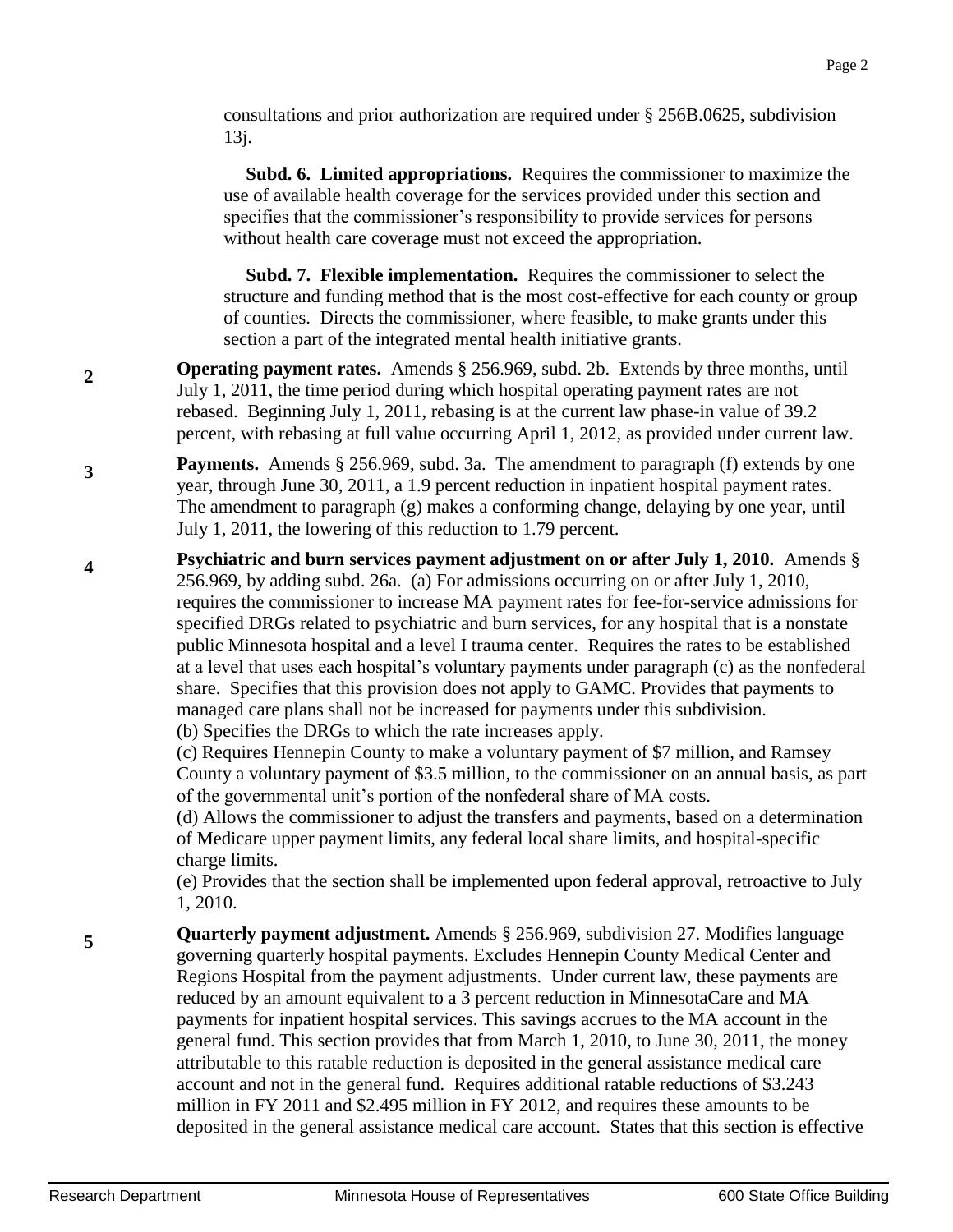for services provided on or after March 1, 2010.

**6 Prior authorization.** Amends § 256B.0625, subd. 13f. Makes a conforming change. Provides a March 1, 2010, effective date.

- **7 Antipsychotic and attention deficit disorder and attention deficit hyperactivity disorder medications.** Amends § 256B.0625, by adding subd. 13j. (a) Requires the commissioner, in consultation with the Drug Utilization Review Board and actively practicing pediatric mental health professionals, to: (1) identify recommended pediatric dose ranges for atypical antipsychotic drugs and drugs used for attention deficit disorder or attention deficit hyperactivity disorder; (2) identify situations where a collaborative psychiatric consultation and prior authorization should be required before the initiation or continuation of drug therapy in pediatric patients; and (3) track prescriptive practices and use of psychotropic medications in children with the goal of reducing use of medication. (b) Effective July 1, 2011, directs the commissioner to require authorization and a collaborative psychiatric consultation before atypical antipsychotic and attention deficit disorder and attention deficit hyperactivity disorder medications meeting the criteria identified in paragraph (a), clause (2), are eligible for payment. Provides an exception from this requirement and an alternative procedure when the patient is already stabilized on the medication regimen or the provider indicates that the child is in crisis. (c) Requires a collaborative psychiatric consultation to meet the criteria in § 245.4862, subdivision 5.
- **8 Commissioner's duties.** Amends § 256B.196, subd. 2. Expands the Hennepin and Ramsey County intergovernmental transfer to include all licensed health care plans, rather than just Metropolitan Health Plan and HealthPartners. Requires the commissioner to increase MA capitation payments to each health plan that makes payments to Hennepin County Medical Center or Regions Hospital by an amount equal to the value of the transfers plus federal participation.

**Payments reported by governmental entities.** Amends § 256B.199. The amendment to paragraph (b) eliminates the University of Minnesota and Fairview University Medical Center from the list of entities required to report certified public expenditures to the commissioner.

A new paragraph (e) requires Hennepin County to make a voluntary payment of \$6.2 million and Ramsey County to make a voluntary payment of \$4.0 million on an annual basis.

A new paragraph (f) provides that these payments are part of the governmental unit's portion of the nonfederal share of MA costs.

A new paragraph (g) requires the commissioner to make monthly Medicaid disproportionate share hospital payments to Hennepin County Medical Center and Regions Hospital using any federal funds available to match the payments in paragraph (e).

A new paragraph (h) requires payments in paragraph (g) to be made before payments for psychiatric and burn services.

A new paragraph (i) requires the payments in paragraphs (g) and (h) to be made prior to other payments in this section, the quarterly payment adjustments, and payments made through intergovernmental transfers under § 256B.195.

A new paragraph (j) allows the commissioner to adjust intergovernmental transfers under paragraph (e) and payments under paragraph (g) based upon upper payment limits, hospitalspecific charge limits, and federal local share limits.

A new paragraph (k) provides that the section shall be implemented retroactive to July 15,

**9**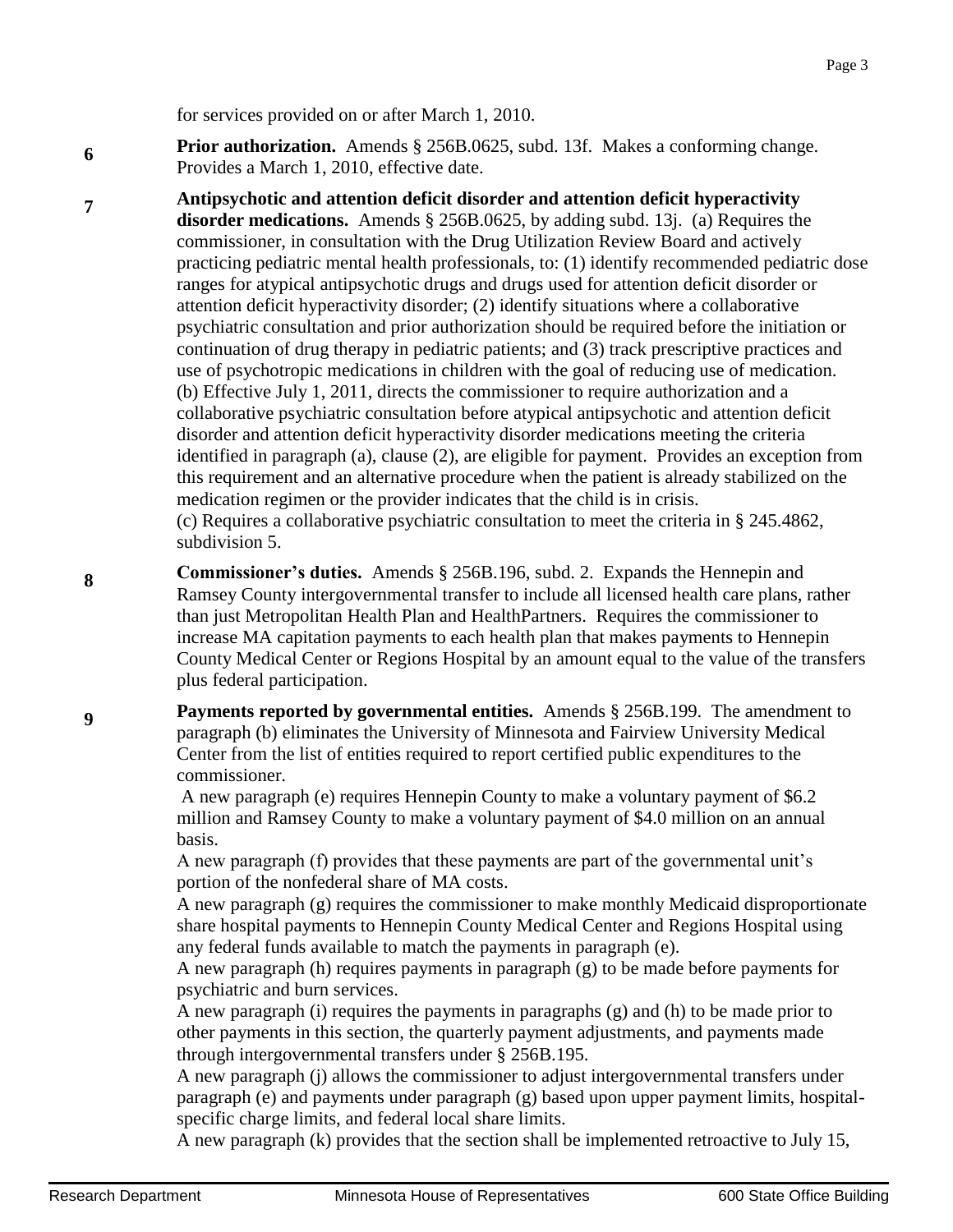2010, upon federal approval of the rate increase and a federal determination that the increased transfers do not violate share limits.

- **10 General assistance medical care; eligibility.** Amends § 256D.03, subd. 3. States that the required transfer of certain GAMC enrollees to MinnesotaCare does not apply to enrollees exempt due to a GAMC qualifying status. Also prohibits the commissioner from requiring an enrollee with a GAMC qualifying status to enroll in MinnesotaCare. Provides that for the period March 1, 2010, through June 30, 2011, GAMC is to be administered according to § 256D.031. Provides a March 1, 2010, effective date.
- **11 Claims; assignment of benefits.** Amends § 256D.03, subd. 3a. Effective for GAMC services provided between March 1, 2010, and June 30, 2011, requires third-party medical collections, payments, or recoveries from claims to be deposited in or credited to the general assistance medical care account. Provides a March 1, 2010 effective date.
- **12 Cooperation.** Amends § 256D.03, subd. 3b. Effective for GAMC services provided between March 1, 2010, and June 30, 2011, requires third-party medical collections, payments, or recoveries resulting from recipient cooperation to be deposited in or credited to the general assistance medical care account. Provides a March 1, 2010 effective date.
- **13 General Assistance Medical Care.** Adds § 256D.031. Establishes the temporary general assistance medical care program.

 **Subdivision. 1. Eligibility.** Establishes eligibility for the GAMC program. The criteria specified in the subdivision are from current GAMC law, except that hospital-only coverage for individuals with income greater than 75 percent of federal poverty guidelines (FPG) but not exceeding175 percent of FPG and who meet the MA asset limits for families with children no longer exists.

 **Subd. 2. Ineligible groups.** Specifies the individuals who are ineligible for the GAMC program. Relative to current GAMC law, new exclusions include individuals who: have private health coverage; are in a correctional facility or admitted as an inpatient to a hospital on a criminal hold order; reside in the sex offender program; or do not cooperate with a county or state agency in determining a disability for supplemental security income (SSI) or Social Security Disability Income (SSDI).

 **Subd. 3. Transitional MinnesotaCare.** Requires certain GAMC applicants and recipients to transition to MinnesotaCare. Persons allowed to remain in GAMC are those who are:

- (1) awaiting a determination of blindness or disability;
- (2) homeless;
- (3) Medicare end-state renal disease beneficiaries;
- (4) receiving treatment paid for by through the chemical dependency fund; or
- (5) fails to meet the MinnesotaCare residency requirement.

(These groups are exempt from the transition under current law. The remaining groups exempted under current law are excluded from GAMC eligibility in a previous subdivision.)

 **Subd. 4. Eligibility and enrollment procedures.** Specifies eligibility and enrollment procedures. (No changes from current program except those related to changes in ineligible groups in subdivision 2.)

 **Subd. 5. General assistance medical care; services.** Specifies the GAMC covered services and co-payments. (No changes from current program.)

**Subd. 6. Coordinated care delivery option.** (a) Allows a county or group of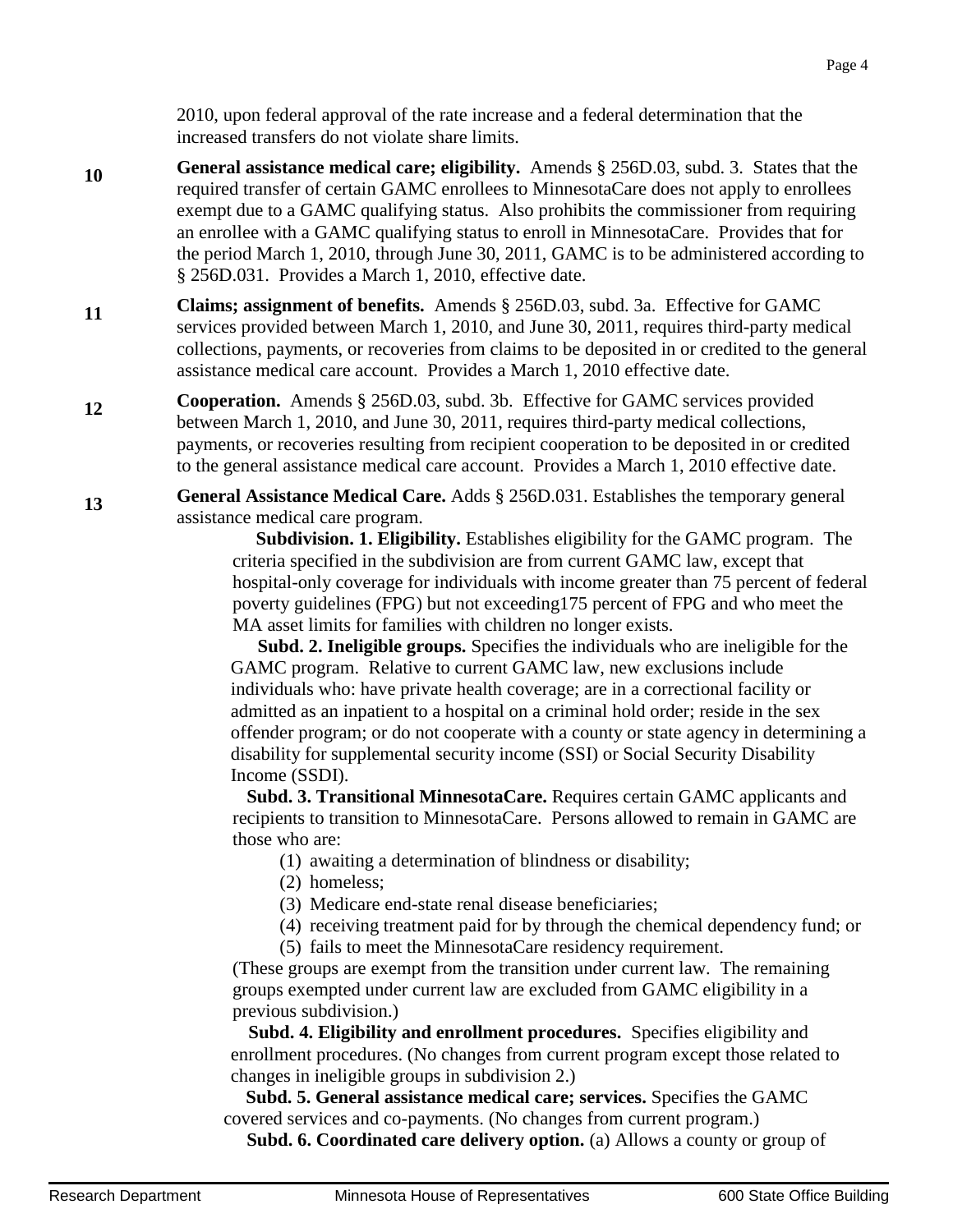counties to provide health care services to individuals eligible for GAMC and who reside within the county or counties, through a coordinated care delivery option. Requires these counties to accept financial risk for the delivery of services described in subdivision 5, with the exception of outpatient prescription drug coverage (but including drugs administered in an outpatient setting).

(b) Specifies information that counties must provide to the commissioner.

(c) Allows a county to contract with a managed care plan, integrated delivery system, physician-hospital organization, or an academic health center to administer the delivery of services through this option. Allows county-based purchasing plans to continue to provide services to GAMC enrollees.

(d) Specifies county requirements.

(e) Allows the commissioner to require counties to provide data necessary for assessing quality of care, cost, and utilization.

(f) States that a county that provides services through this option shall be considered a prepaid health plan for purposes of administrative hearings.

(g) Provides that the state is not liable for any cost or obligation incurred by the county or a participating provider.

 **Subd. 7. Health care home designation.** Allows the commissioner or a county to require GAMC recipients to designate a primary care provider or a primary care clinic that is certified as a health care home.

 **Subd. 8. Payments; fee-for-service rate for the period between March 1, 2010, and July 1, 2010.** Establishes a payment rate for services provided on or after March 1, 2010, and before July 1, 2010, with the exception of outpatient prescription drug coverage, at 50 percent of the GAMC rate in effect on February 28, 2010. Requires outpatient prescription drugs to be paid on a fee-for-service basis at the current statutory rate.

**Subd. 9. Payments; fee-for-service rates for the period between July 1, 2010, and July 1, 2011.** (a) Provides that this subdivision establishes the fee-for-service rates for services provided on or after July 1, 2010, and before July 1, 2011, to GAMC recipients who reside in counties that are not served through the coordinated care delivery option.

(b) States that the payment rate for inpatient hospital services that are provided by hospitals whose GAMC fee-for-service inpatient and outpatient hospital payments received in calendar year 2007 totaled \$1 million or more, or was 1 percent or more of the hospital's net patient revenue, shall be 70 percent of the GAMC rate in effect February 28, 2010. The inpatient hospital services payment rate for hospitals that do not meet this criteria shall be 40 percent of the GAMC rate in effect on February 28, 2010.

(c) States that for all services other than inpatient hospital services and outpatient prescription drug coverage, the payment rate shall be 50 percent of the GAMC rate in effect for that service on February 28, 2010.

(d) States that reimbursement rates for outpatient prescription drug coverage provided on or after July 1, 2010, and before July 1, 2011, shall be paid on a fee-for-service basis at the current statutory rate.

(e) Allows the commissioner to adjust rates paid under paragraphs (b) and (c) on a quarterly basis to ensure that the total aggregate amount paid for services on a fee-forservice basis beginning March 1, 2010, and ending June 30, 2011, does not exceed the appropriation from the general assistance medical care account.

**Subd. 10. Payments; rate setting for the coordinated care delivery system.** (a)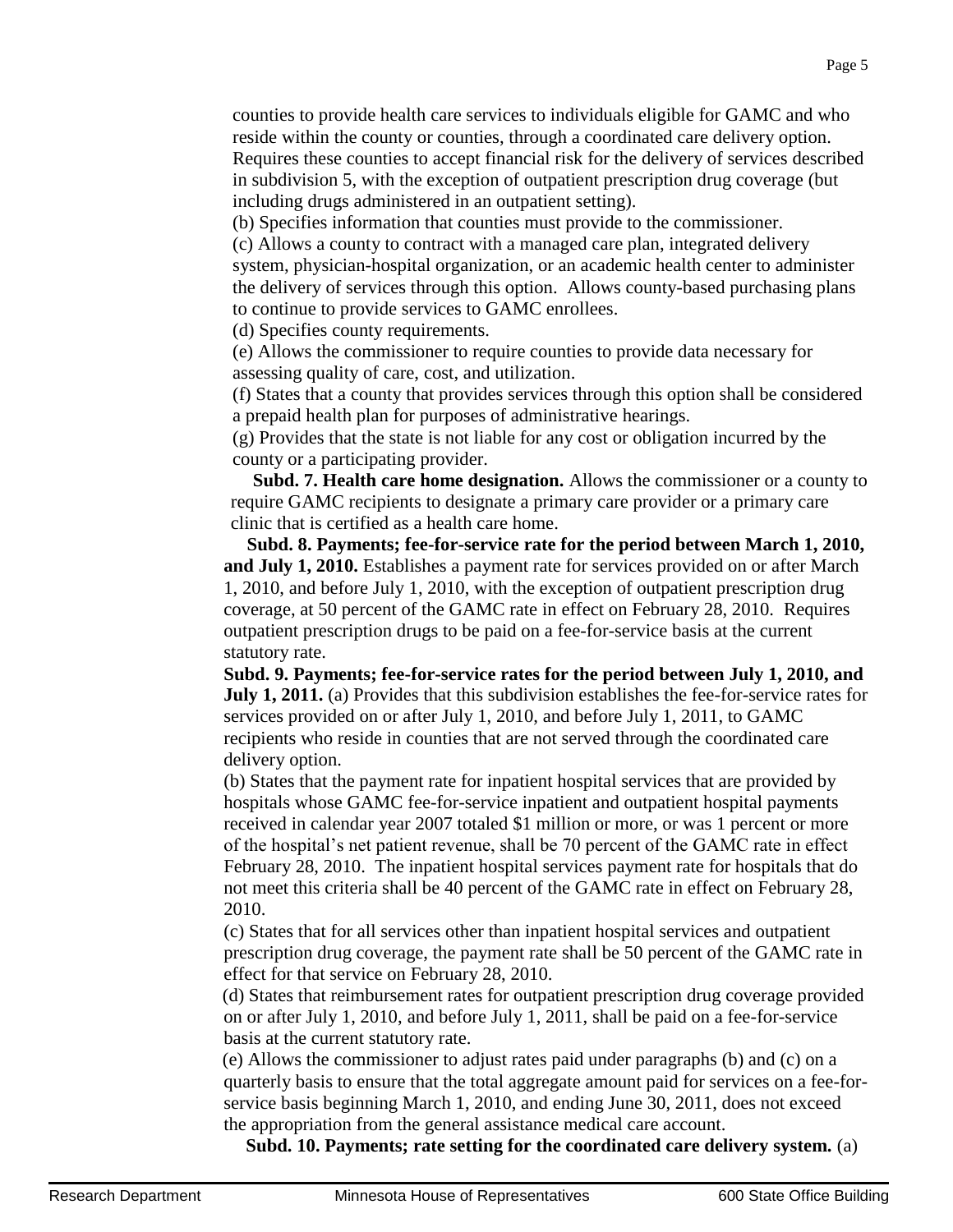Establishes a quarterly prospective fixed payment for counties that have elected to provide services through a coordinated care delivery option, for services provided beginning July 1, 2010, and before July 1, 2011, that does not exceed 60 percent of the county's total GAMC allocation.

(b) Requires the commissioner to determine a GAMC county allocation amount that equals the total GAMC payments for recipients residing within the county for FY 2009 for all covered services, except for outpatient prescription drugs. (c) Provides that outpatient prescription drug coverage shall be paid on a fee-forservice basis at the current statutory rates.

**Subd. 11. Veterans medical review team.** Requires the commissioner to review medical evidence submitted by enrollees seeking a determination of a serviceconnected disability and seek any additional information that is necessary. Prior to a denial or withdrawal of a request for a determination due to insufficient evidence, requires the commissioner to ensure that the missing evidence is necessary and appropriate and assist applicants and enrollees in obtaining evidence. Requires the commissioner to report specified information to relevant legislative chairs.

Provides that this section is effective for services rendered on or after March 1, 2010, and before July 1, 2011.

- **14 General assistance medical care account.** Adds § 256D.032. Establishes the general assistance medical care account in the special revenue fund. Specifies that money deposited into the account is subject to appropriation by the legislature. Provides a March 1, 2010, effective date.
- **15 SSI conversions and back claims.** Amends § 256D.06, subd. 7. Effective for GAMC services provided between March 1, 2010 and June 30, 2011, requires third-party medical collections, payments, or recoveries from SSI and other federal programs to be deposited in or credited to the general assistance medical care account. Provides a March 1, 2010, effective date.
- **16 MinnesotaCare enrollment by county agencies.** Amends § 256L.05, subd. 1b. Makes a conforming change. Provides a March 1, 2010, effective date.
- **17 Effective date of coverage.** Amends § 256L.05, subd. 3. Makes a conforming change. Provides an effective date of March 1, 2010.
- **18 Renewal of eligibility.** Amends § 256L.05, subd. 3a. Makes a conforming change.
- **19 Exception for certain adults.** Amends § 256L.07, subd. 6. Makes a conforming change. Provides an effective date of March 1, 2010.
- **20 Exception for transitioned adults.** Amends § 256L.15, subd. 4. Makes a conforming change. Provides an effective date of March 1, 2010.
- **21 Exception for certain adults.** Amends § 256L.17, subd. 7. Makes a conforming change. Provides a March 1, 2010, effective date.
- **22 Drug rebate program.** Requires the commissioner to continue the drug rebate program for GAMC. Requires rebates received to be deposited in the general assistance medical care account. Provides that the section is effective March 1, 2010, and expires June 30, 2011.
- **23 Provider participation.** States that for purposes of the state health care program participation requirement (rule 101), GAMC includes temporary GAMC. Requires